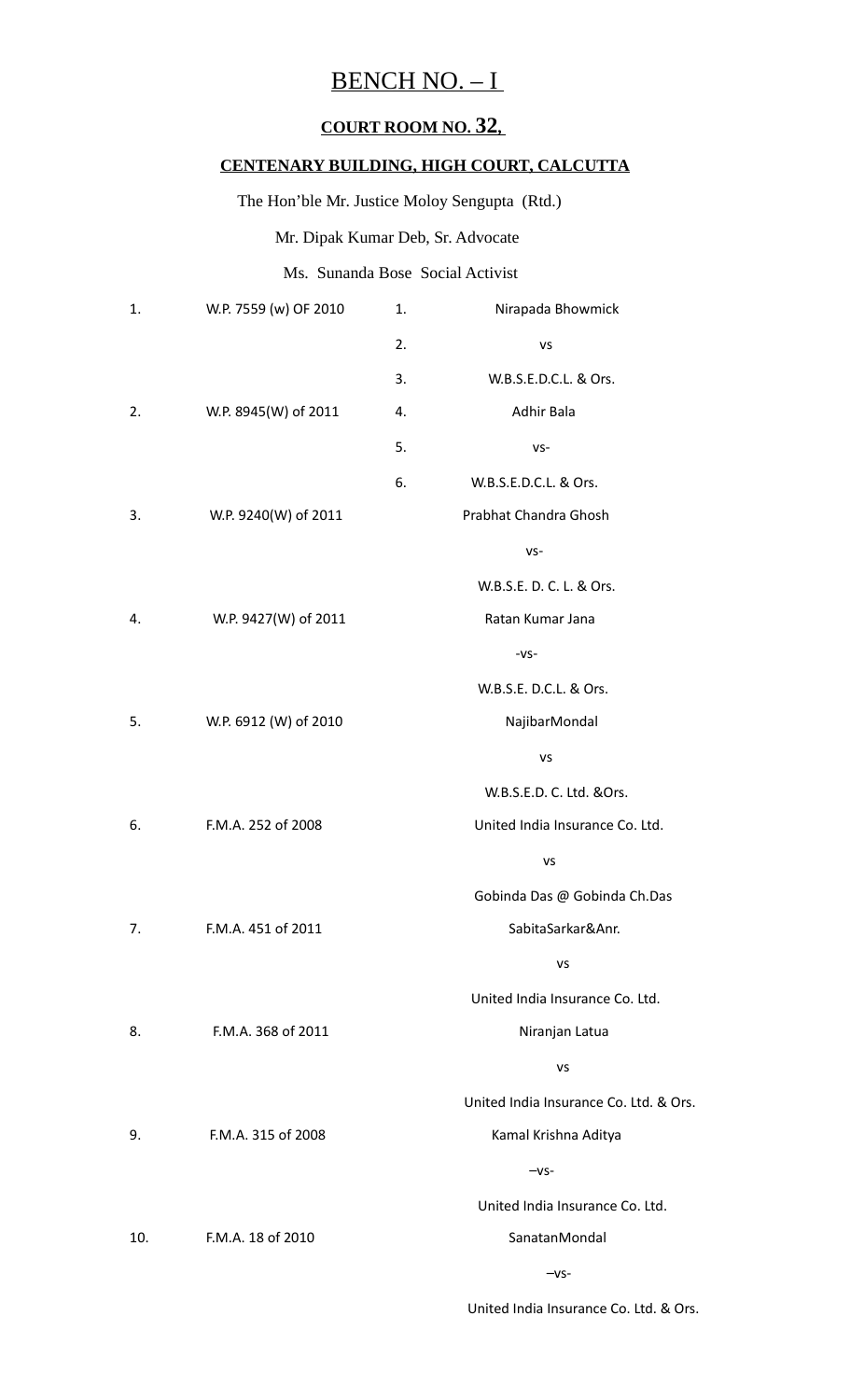| 11. | F.M.A. 1268 of 2011        | Smt. SaberaBewa &Ors.                      |
|-----|----------------------------|--------------------------------------------|
|     |                            | $-VS-$                                     |
|     |                            | United India Insurance Co. Ltd. & Ors.     |
| 12. | F.M.A. 1218 OF 2008        | MatijanBibi                                |
|     |                            | $-vs-$                                     |
|     |                            | The United India Insurance Co. Ltd. & Ors. |
| 13. | F.M.A. 429 of 2007         | Amal Debnath                               |
|     |                            | <b>Vs</b>                                  |
|     |                            | United India Insurance Co. Ltd. & Ors.     |
| 14. | F.M.A. 961 OF 2008         | Smt. Chabi Chatterjee & Ors.               |
|     |                            | $-vs-$                                     |
|     |                            | National Insurance Co. Ltd. & Ors.         |
| 15. | F.M.A. 241 of 2011         | Srimatya Anushree Pati & Anr.              |
|     |                            | $-vs-$                                     |
|     |                            | National Insurance Co. Ltd. & Ors.         |
| 16. | W.P. 10605 (W) of 2010     | Smt. Mira Dey                              |
|     |                            | $-VS-$                                     |
|     |                            | W.B.S.E.D.C. L. & Ors.                     |
| 17. | W.P. 9104 (W) of 2010      | <b>Uttam Purkait</b>                       |
|     |                            | $-vs-$                                     |
|     |                            | W.B.S.E. D. C. L. & Ors.                   |
| 18. | W.P. 18320(W) of 2010      | Aparna Bera                                |
|     |                            | $VS -$                                     |
|     |                            | W.B. S.E. D.C.L. & Ors.                    |
| 19. | W.P. 18955 (W) of 2010     | Somnath Roy                                |
|     |                            | $-vs-$                                     |
|     |                            | W.B.S.E. D. C. L. & Ors.                   |
| 20. | W.P. W.P. 9285 (W) of 2011 | Subrata Purohit                            |
|     |                            | $-vs-$                                     |
|     |                            | W.B.S.E.D.C. L. & Ors.                     |
| 21. | W.P. 9113 (W) of 2011      | Sk. Sabur Ali                              |
|     |                            | $VS -$                                     |
|     |                            | W.B.S.E.D.C. L. & Ors.                     |
| 22. | F.M.A. 375 of 2009         | Parbati Murmu & Ors.-                      |
|     |                            | $VS -$                                     |
|     |                            | National Insurance Co. Ltd. & Ors.         |
| 23. | F.M.A. 372 of 2009         | Tartila Bibi & Ors.                        |
|     |                            | $-VS-$                                     |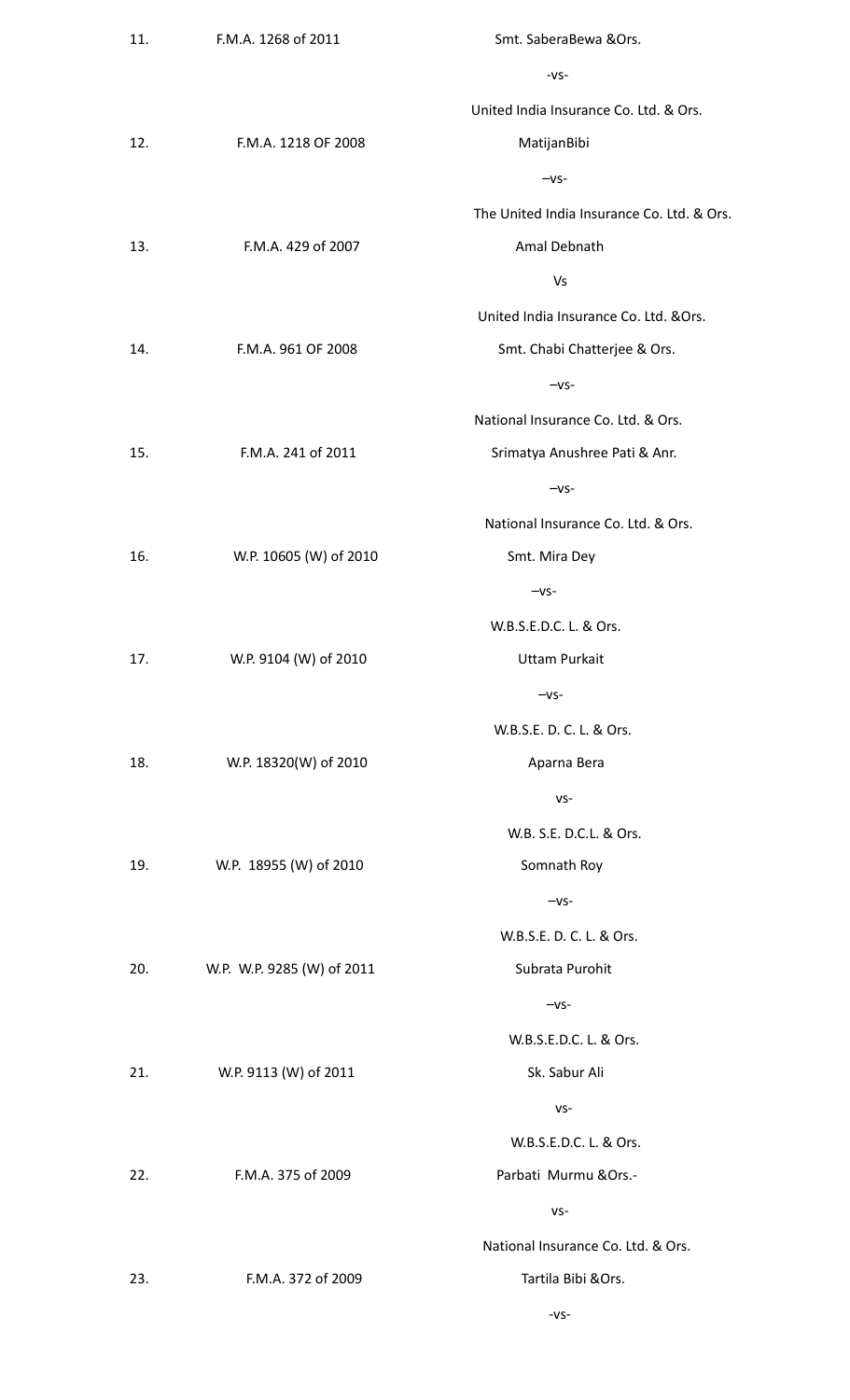The New India Assurance Co. Ltd. & Ors.

W.B.S.E.D. C. Ltd. & Or.

| 24. | F.M.A. 768 of 2008     | Daimoni Bhuniya & Ors.                             |
|-----|------------------------|----------------------------------------------------|
|     |                        | VS-                                                |
|     |                        | The Oriental Insurance Co. Ltd. & Ors.             |
| 25. | F.M.A. 260 of 2011     | Shraboni Khatun & Ors.                             |
|     |                        | $VS -$                                             |
|     |                        | Sk. Momtaj & Anr.                                  |
| 26. | F.M.A.T. 1256 of 2013  | Gadadhar Ghosh                                     |
|     |                        | $-VS-$                                             |
|     |                        | Smt. Parbati Bagdi&Ors.                            |
| 27. | F.M.A. 698 of 2006     | Mst. Jamila Bibi                                   |
|     |                        | $-vs-$                                             |
|     |                        | Ram Krishna Tah & Ors.                             |
| 28. | F.M.A. T. 3967 of 1998 | The United India Insurance Co. Ltd.                |
|     |                        | $-vs-$                                             |
|     |                        | Sri Prafulla Dolui & Ors.                          |
| 29. | F.M.A. 656 of 2009     | Dandasi Dora                                       |
|     |                        | - VS-                                              |
|     |                        | Union of India, represented by the General Manager |
|     |                        | South Eastern Railway, Kolkata.                    |
| 30. | W.P. 13290 (W) of 2011 | Abdul Salam Mallick & Anr.                         |
|     |                        | $-vs-$                                             |
|     |                        | W.B.S.E.D. C.L. & Ors.                             |
| 31. | W.P. 21414 (W) of 2011 | Kamal Karmakar                                     |
|     |                        | $-VS-$                                             |
|     |                        | W.B.S.E. D.C. Ltd & Ors.                           |
| 32. | W.P. 22414 (W) of 2011 | Santanu Pakhira                                    |
|     |                        | $-VS-$                                             |
|     |                        | W.B.S.E. D. C. Ltd. & Ors.                         |
| 33. | W.P. 24482 (w)/2010    | Ram Jiban Shah                                     |
|     |                        | $-VS-.$                                            |
|     |                        | CESC & Ors.                                        |
| 34. | W.P. 13980 (W) of 2012 | Phalguni Sikdar                                    |
|     |                        | $-VS-$                                             |
|     |                        | W.B.S.E. D. C. L. & Ors.                           |
| 35. | W.P.7432 (W) of 2011   | Tapan Chakraborty                                  |
|     |                        | $-VS-$                                             |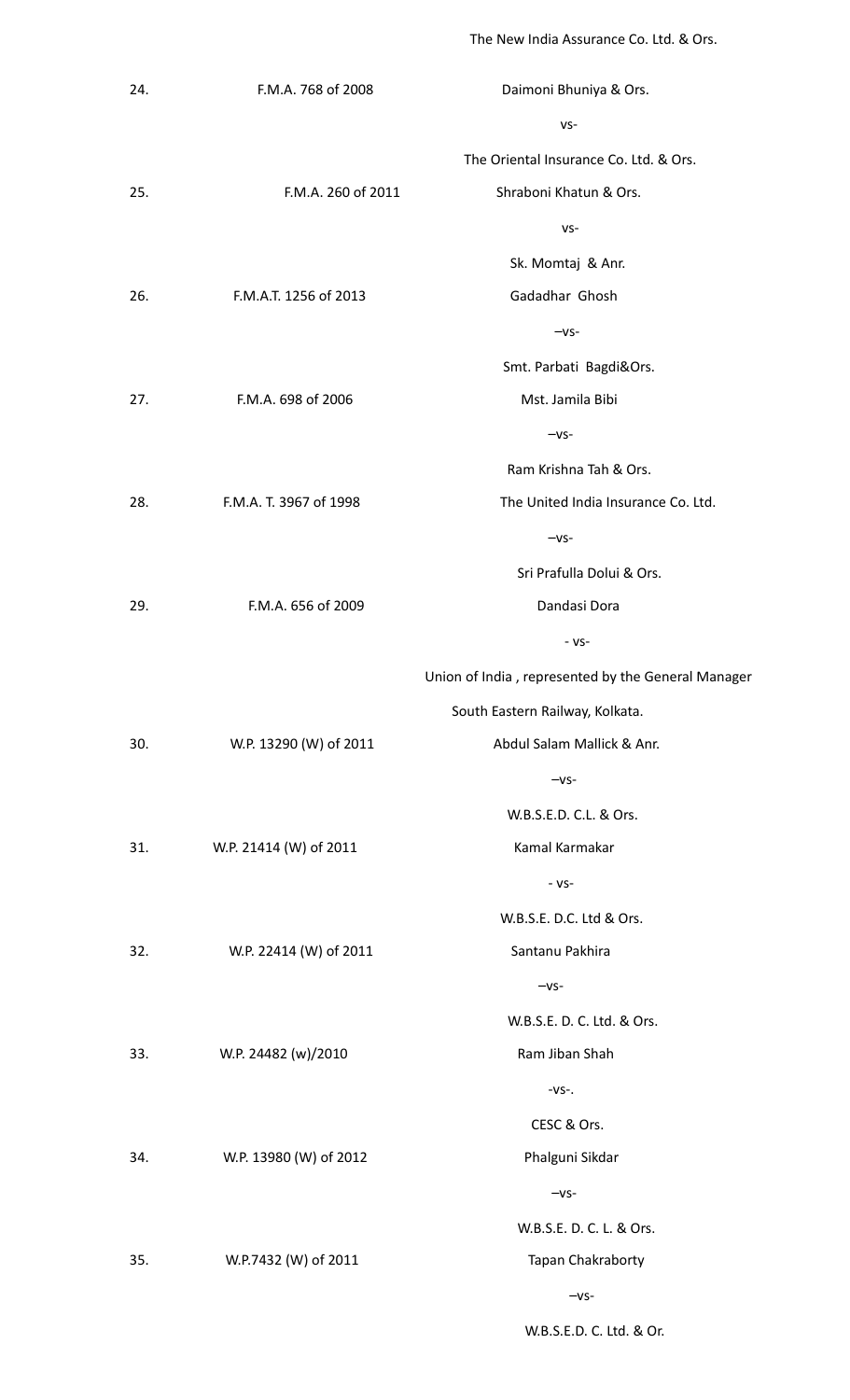| 36. | W.P. 1861 (W) of 2002 | Ramesh Kumar Singh.                |
|-----|-----------------------|------------------------------------|
|     |                       | $-vs-$                             |
|     |                       | State of W.B. & C.E.S.C. Ltd.      |
| 37. | FMAT NO. 1195/2012    | LAL CHAND SARKAR                   |
|     |                       | VS.                                |
|     |                       | UNITED INDIA INSURANCE COMPANY     |
| 38. | FMAT NO. 1818/2009    | <b>SHYAMAL GHOSH</b>               |
|     |                       | VS.                                |
|     |                       | UNITED INDIA INSURANCE COMPANY     |
| 39. | FMAT NO. 469 / 2015   | Lipika Ghosh & Ors                 |
|     |                       | $-VS-$                             |
|     |                       | United India Insurance Co.         |
| 40. | FMAT NO. 1852/2009    | ANJERA BEWA & ANOTHER              |
|     |                       | VS.                                |
|     |                       | ORIENTAL INSURANCE COMPANY & ANR.  |
| 41. | FMAT NO. 244/2015     | <b>RANA DATTA</b>                  |
|     | FMA 1529/2015         | VS.                                |
|     |                       | NEW INDIA ASSURANCE COMPANY & ANR. |
| 42. | FMAT NO. 392/2015     | SMT. MITA DE(DAS) & ANR.           |
|     |                       | VS.                                |
|     |                       | NEW INDIA ASSURANCE COMPANY & ANR. |
| 43. | FMAT NO. 242/2015     | KHODEZA BISWAS                     |
|     | FMA 1564/2015         | VS.                                |
|     |                       | NEW INDIA ASSURANCE COMPANY & ANR. |
| 44. | FMAT NO. 1851/2009    | <b>SANATAN BISWAS</b>              |
|     |                       | VS.                                |
|     |                       | NEW INDIA ASSURANCE COMPANY & ANR. |
| 45. | FMAT NO. 629/2014     | AHIA HOSSAIN & ANR.                |
|     |                       | VS.                                |
|     |                       | NEW INDIA ASSURANCE COMPANY & ANR. |
| 46. | FMAT NO. 239/2015     | DIPANKAR GHOSH & ANR.              |
|     |                       | VS.                                |
|     |                       | NEW INDIA ASSURANCE COMPANY & ANR. |
| 47. | FMAT NO. 892/2013     | SAHABANA KHATUN & ORS.             |
|     |                       | VS.                                |
|     |                       | NEW INDIA ASSURANCE COMPANY & ANR. |
| 48. | FMAT NO. 1205/2013    | ANJALI PRAMANIK & ANR.             |
|     |                       | VS.                                |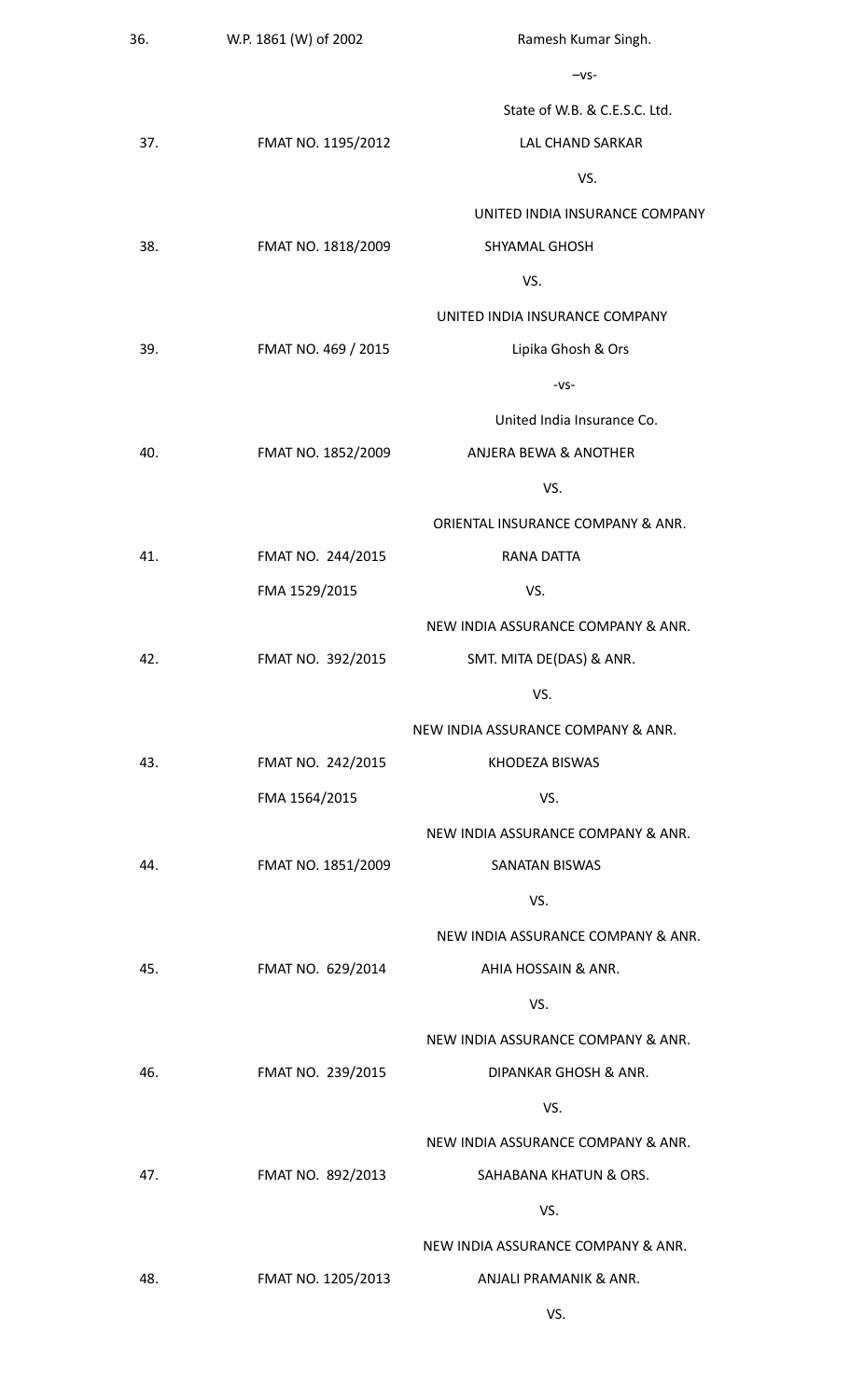NATIONAL INSURANCE CO. & ANR.

49. FMAT NO. 1597/2012 RAMELA DAS & ANR. VS. NATIONAL INSURANCE CO. & ANR. 50. FMAT NO. 1600/2012 ANITA ROY & ANR. VS. NATIONAL INSURANCE CO. & ANR. 51. FMAT NO. 1823/2009 FUL MALA HALDER & ANR. VS. NATIONAL INSURANCE CO. & ANR. 52. FMAT NO. 1192/2012 TAPATI BANERJEE & ORS. VS. NATIONAL INSURANCE CO. & ANR. 53. FMAT NO. 241/2015 SUSHAMA BHOWMICK VS. NATIONAL INSURANCE CO. & ANR. 54. W.P. 14745(W)/2010 MOHON SHYAM BHASKAR VS. WBSEDCL & ORS. 55. W.P. 5435(W)/2012 SAMIR PANDA @SAMIR KR. PANDA VS. WBSEDCL & ORS. 56. FMAT NO. 248/2015 ASHOK GHOSH & ANOTHER VS. UNITED INDIA INSURANCE COMPANY 57. FMAT NO. 1596/2012 SANDHYA BAG & ORS. VS. ORIENTAL INSURANCE COMPANY & ANR. 58. FMAT NO. 1193/2013 SHYAMALI HALDER & ANR. VS. NEW INDIA ASSURANCE COMPANY & ANR. 59. FMAT 1208/2014 FMA 4062/2014 ICICI Lombard General Insurance Co. Ltd. Vs. Smt. Krishna Das & Ors.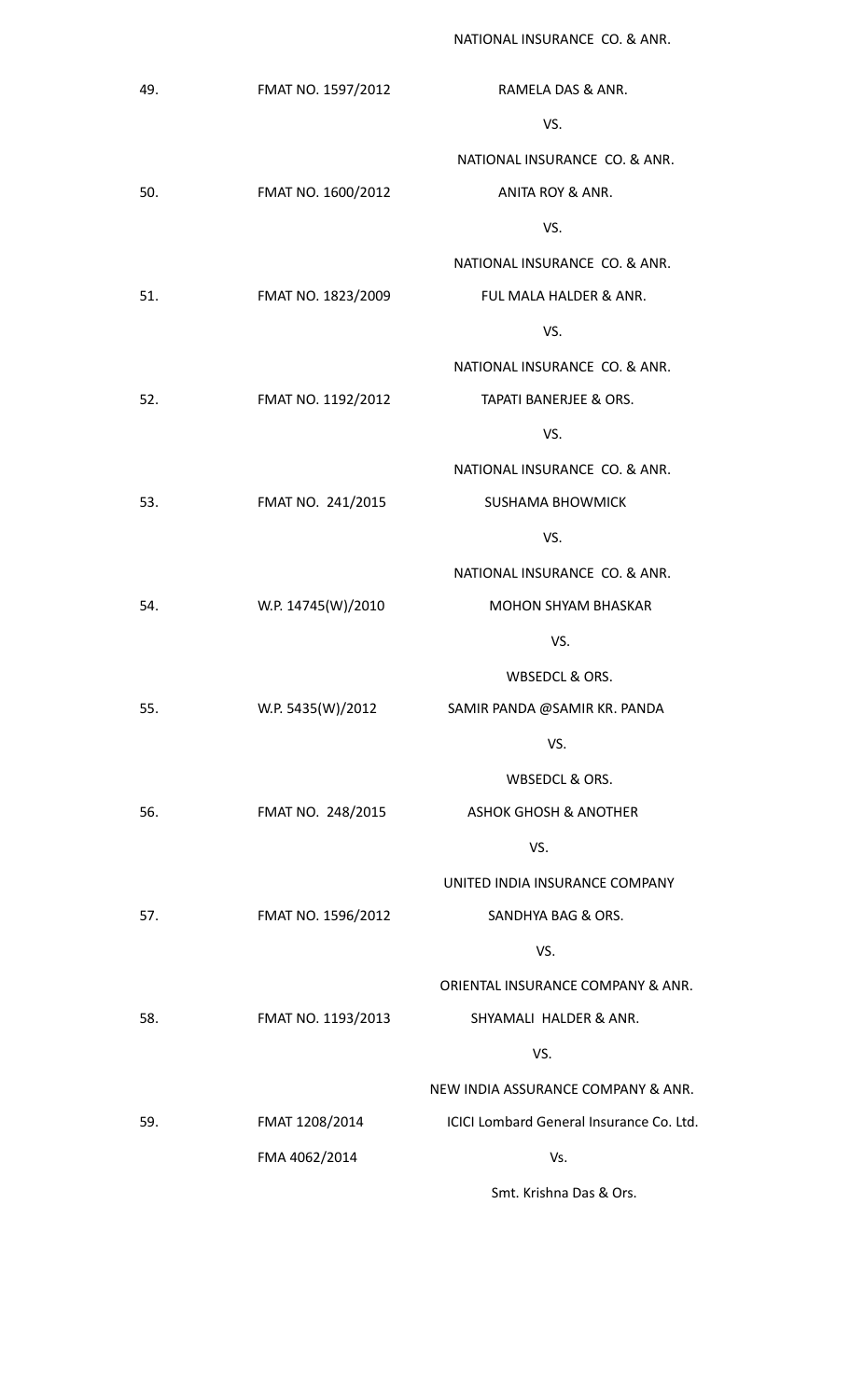# BENCH NO. – II

### **COURT ROOM NO. 33**

#### **CENTENARY BUILDING, HIGH COURT, CALCUTTA**

The Hon'ble Mr. Justice Narayan Chandra Sil (Rtd.)

Mr. Pratik Kumar Bhattacharyya, Ld. Advocate

#### Ms. Mrinmayee Banerjee, Social Activist

| 1.  | W.P. 19089 (W) of 2003  | Md. Dabir Ahmed                      |
|-----|-------------------------|--------------------------------------|
|     |                         | $-VS-$                               |
|     |                         | C.E.S.C. Ltd. & Ors                  |
| 2.  | W.P. 4589 (W) of 2006   | Harjinder Singh                      |
|     |                         | $-vs-$                               |
|     |                         | C.E.S.C. Ltd. & Ors.                 |
| 3.  | W.P. 12300 (W) of 2007  | Susanta Dutta                        |
|     |                         | $-vs-$                               |
|     |                         | C.E.S.C. Ltd. &Ors.                  |
| 4.  | W.P. 1276 (W) of 2008   | Mritunjoy Ghosh                      |
|     |                         | VS-                                  |
|     |                         | C.E.S.C. Ltd. & Ors                  |
| 5.  | W. P. 20519 (W) of 2009 | Sri Goutam Banerjee                  |
|     |                         | <b>VS</b>                            |
|     |                         | C.E.S.C. Ltd. & Ors                  |
| 6.  | W.P. 6485 (W) of 2010   | Rafiquddin Ahmed                     |
|     |                         | $Vs-$                                |
|     |                         | C.E.S.C. Ltd. & Ors.                 |
| 7.  | W.P. 23530 (w) / 2010   | Sandhya Halder @ Nupur Mondal        |
|     |                         | Vs.                                  |
|     |                         | State of West Bengal & Ors.          |
| 8.  | W.P. 23789(W) of 2006   | P. Poovalingam & Ors.                |
|     |                         | $VS -$                               |
|     |                         | C.E.S.C. Ltd. & Ors.                 |
| 9.  | W.P. 16658(W) of 2007   | M/s. Plastic Extruders & Granulators |
|     |                         | $VS -$                               |
|     |                         | C.E.S.C. Ltd. & ors.                 |
| 10. | W.P. 2258 (W) of 2008   | Dipak K. Kesharwani                  |
|     |                         | $VS -$                               |
|     |                         | C.E.S.C. Ltd. & Ors.                 |
| 11. | W.P. 4213(W) of 2008    | Bandana Gupta                        |
|     |                         |                                      |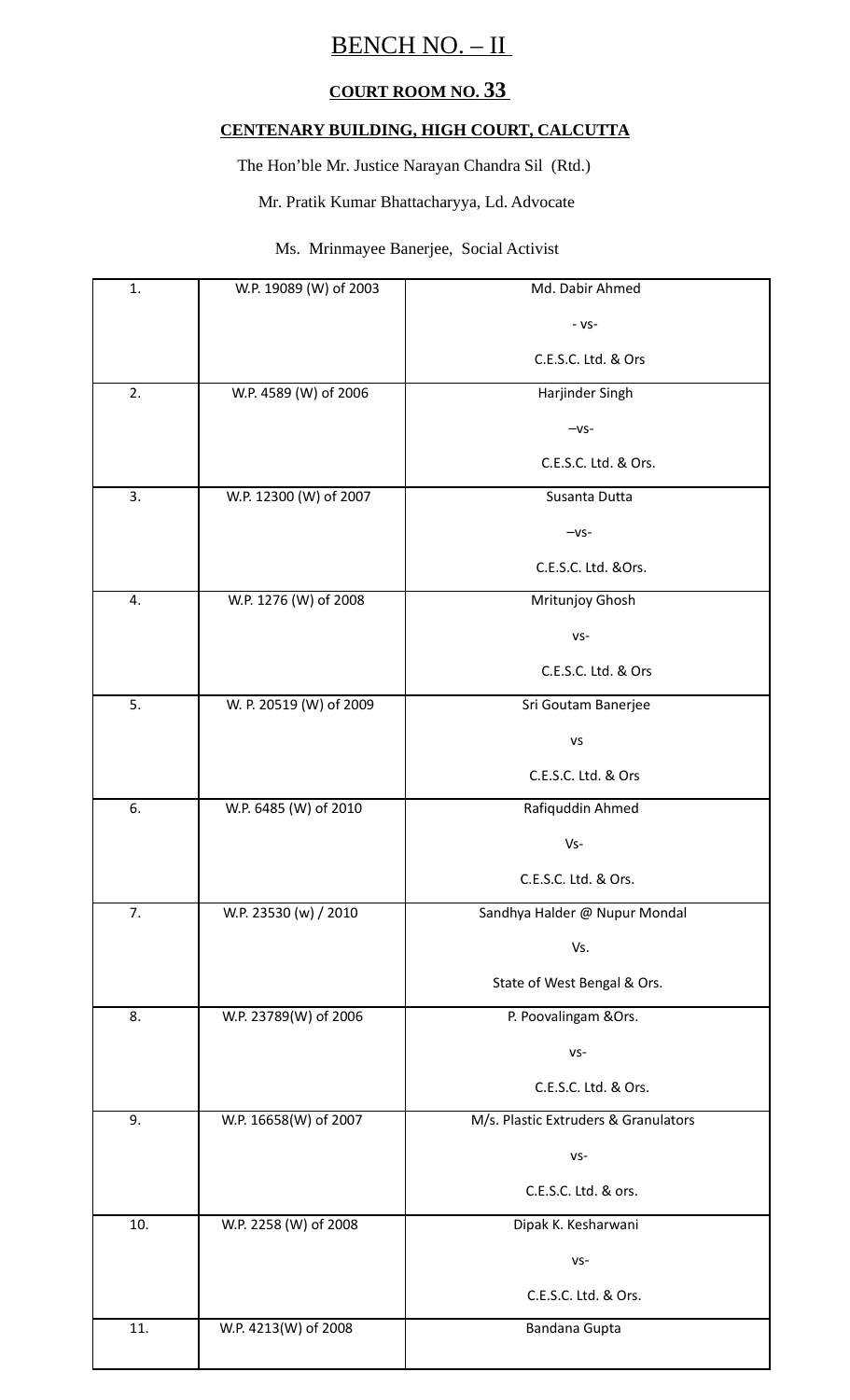|     |                         | $-vs-$                 |
|-----|-------------------------|------------------------|
|     |                         | C.E.S.C. Ltd. & Ors.   |
| 12. | W.P. 30397(W) of 2008   | Rajat Kumar Das        |
|     |                         | Vs                     |
|     |                         | C.E.S.C. Ltd. & Ors    |
| 13. | W.P. 19475 (W) of 2010  | Suresh Naskar          |
|     |                         | $VS -$                 |
|     |                         | C.E.S.C. Ltd. &Ors.    |
| 14. | W.P. 21876(W) of 2005   | Sankari Ghosh & Ors.   |
|     |                         | $-VS-$                 |
|     |                         | C.E.S.C. Ltd. & Ors.   |
| 15. | W.P. 561 (W) of 2006    | Arijit Dutta           |
|     |                         | $VS -$                 |
|     |                         | C.E.S.C. Ltd. & Ors.   |
| 16. | W.P. 9467 (W) of 2006   | Sohrab Ali Khaana      |
|     |                         | $VS -$                 |
|     |                         | C.E.S.C. Ltd. & Ors.   |
| 17. | W.P. 16140 (W) of 2009. | Surendra Kumar Agarwal |
|     |                         | $-vs-$                 |
|     |                         | C.E.S.C. Ltd. & Ors    |
| 18. | W.P. 12443 (W) of 2010  | Lalan Singh            |
|     |                         | Vs                     |
|     |                         | C.E.S.C.Ltd. & Ors.    |
| 19. | W.P. 26749(W) of 2008   | Anup Chakraborty       |
|     |                         | $-vs-$                 |
|     |                         | C.E.S.C. Ltd. & Ors.   |
|     |                         |                        |
| 20. | W.P. 12823 (W) of 2009  | Dolly Das              |
|     |                         | $-vs-$                 |
|     |                         | C.E.S.C. Ltd. & Ors.   |
| 21. | W.P. 22855(W) of 2010   | ShibapadaMullick       |
|     |                         | $-VS-$                 |
|     |                         | C.E.S.C. Ltd. & Ors.   |
| 22. | W.P. 7055 (W) of 2003   | Minati Podder          |
|     |                         | $-vs-$                 |
|     |                         | C.E.S.C. Ltd. & Ors.   |
| 23. | W.P. 2278 (W) of 2003   | Smt. Baisakhi Sarkar   |
|     |                         | $-vs-$                 |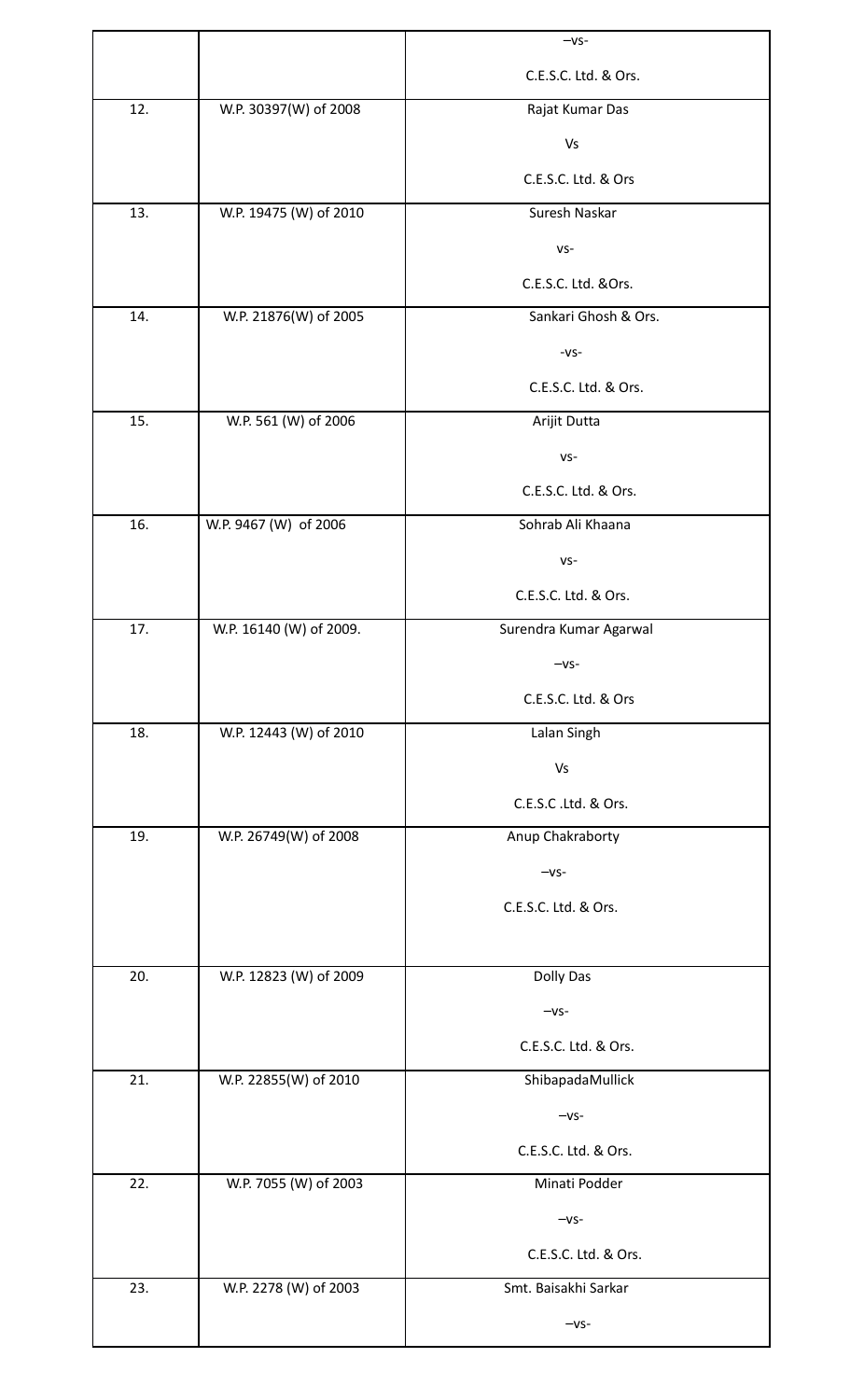|     |                             | C.E.S.C. Ltd. & Ors.          |
|-----|-----------------------------|-------------------------------|
|     |                             |                               |
| 24. | W.P.4494(W) of 2003         | Ramen Sen                     |
|     |                             | $-vs-$                        |
|     |                             | C. E.S.C. Ltd. & Ors.         |
| 25. | W.P.14617 (W) of 2003       | Gopal Agarwal & Anr.          |
|     |                             | $-vs-$                        |
|     |                             | C.E.S.C. Ltd. & Ors.          |
| 26. | W.P.13099 (W) of 2003       | Smt.Alka Bhutoria-            |
|     |                             | $VS -$                        |
|     |                             | C.E.S.C. Ltd. & Ors           |
| 27. | W.P. 11836 (W) of 2003      | Ashok Kumar Agarwal           |
|     |                             | $-vs-$                        |
|     |                             | C.E.S.C. Ltd. & Ors           |
| 28. | W.P. 8556 (w) of 2003       | Biswajit Bhuyia               |
|     |                             | $VS -$                        |
|     |                             | C.E.S.C. Ltd. & Ors.          |
| 29. | W.P. 13514 (W) of 2003      | <b>B.R. Engineering Works</b> |
|     |                             | VS-                           |
|     |                             | C.E.S.C. Ltd. & Ors.          |
| 30. | W.P. 17646 (W) of 2003      | Vineet Lal                    |
|     |                             | $VS -$                        |
|     |                             | C.E.S.C.Ltd.& Ors.            |
| 31. | W.P.2276 (W) of 2003 & Ors. | Gopa Bhattacharyya            |
|     |                             | $- vs-$                       |
|     |                             | C.E.S.C. Ltd.                 |
| 32. | W.P. 12424 (W) of 2003      | Smt. Chayanika Paul           |
|     |                             | $VS -$                        |
|     |                             | C.E.S.C. Ltd. & Ors.          |
| 33. | W.P. 9950(W) of 2003        | Pranab Mukherjee              |
|     |                             | $VS -$                        |
|     |                             | C.E.S.C. Ltd. & Ors.          |
| 34. | W.P.8269 (W) of 2003        | Sasanka Sekhar Bhattacharya   |
|     |                             | $-VS-$                        |
|     |                             | C.E.S.C. Ltd .& Ors.          |
| 35. | W.P. 2279 (W) of 2003       | Surendra Kumar Madhogaria     |
|     |                             | $VS -$                        |
|     |                             | C.E.S.C. Ltd. & Ors           |
|     |                             |                               |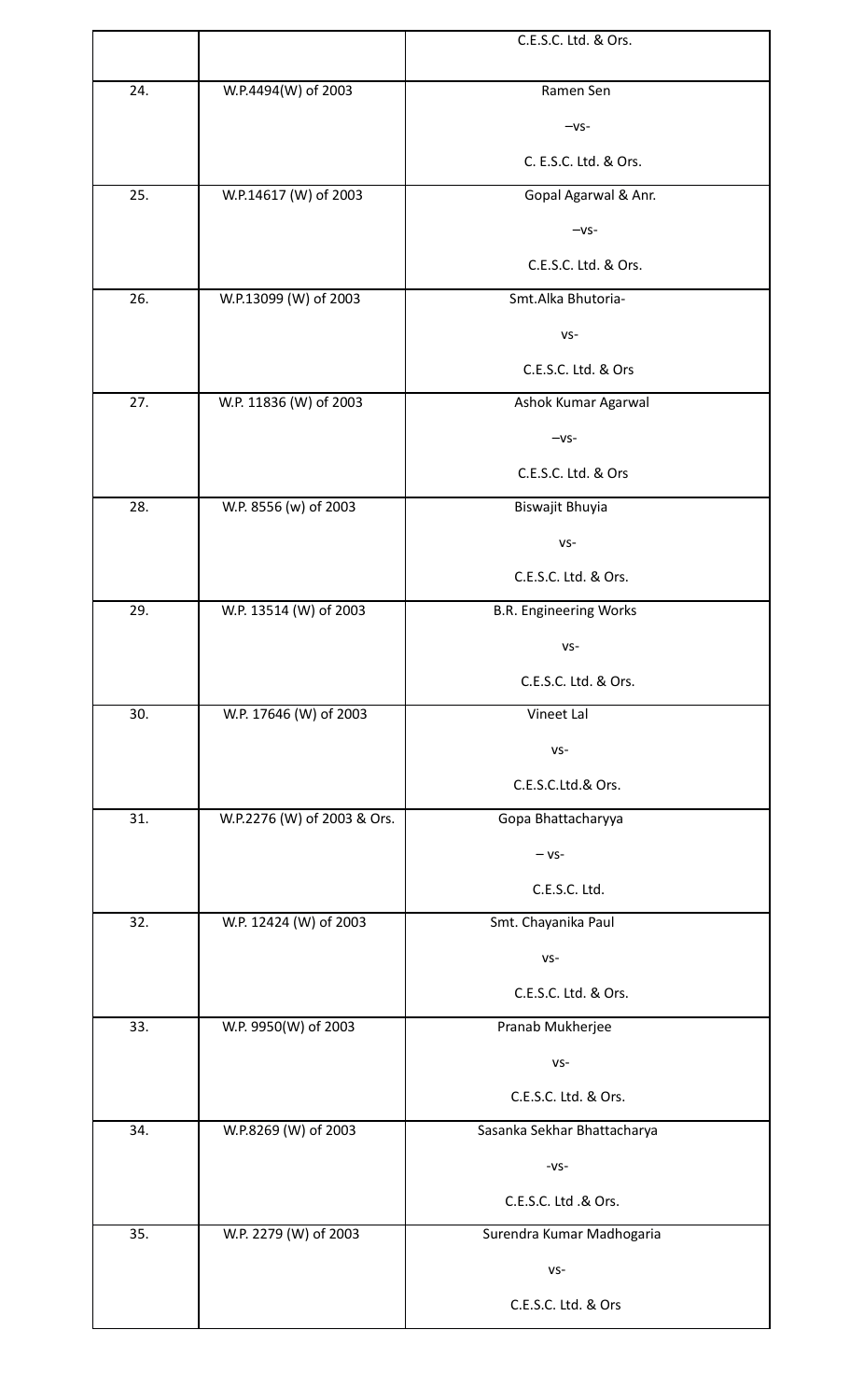| 36. | W.P. 8008(W) of 2002   | M/s. Malpani & Mundhra Palsto Mats. Pvt. Ltd. |
|-----|------------------------|-----------------------------------------------|
|     |                        | $VS -$                                        |
|     |                        | CESC & Ors.                                   |
| 37. | FMAT NO. 393/2015      | SMT. MAYA BAG & ORS.                          |
|     |                        | VS.                                           |
|     |                        | NATIONAL INSURANCE CO. & ANR.                 |
| 38. | FMAT NO. 370/2015      | SMT MITHU NATH & ANR.                         |
|     |                        | VS.                                           |
|     |                        | NATIONAL INSURANCE CO. & ANR.                 |
| 39. | FMAT NO. 1183/2012     | JYOTSNA DAS & ANR.                            |
|     |                        | VS.                                           |
|     |                        | NATIONAL INSURANCE CO. & ANR.                 |
| 40. | FMAT NO. 554/2014      | <b>ALOKE MONDAL</b>                           |
|     | FMA 2503/2014          | VS.                                           |
|     |                        | NATIONAL INSURANCE CO. & ANR.                 |
|     |                        |                                               |
| 41. | FMAT 1003/2014         | NATIONAL INSURANCE CO. LTD.                   |
|     | FMA 4001/2014          | VS.                                           |
|     |                        | <b>KRISHNA ROUTH ROY</b>                      |
| 42. | 12/2015<br><b>FMAT</b> | NATIONAL INSURANCE CO. LTD.                   |
|     | FMA 1107/2015          | VS.                                           |
|     |                        | <b>BARNALI ROY</b>                            |
| 43. | FMAT 599/2014          | NATIONAL INSURANCE CO. LTD.                   |
|     | FMA 2450/2014          | VS.                                           |
|     |                        | <b>TARANJIT KAUR</b>                          |
| 44. | FMAT 1466/2013         | NATIONAL INSURANCE CO. LTD.                   |
|     | FMA 504/2014           | VS.                                           |
|     |                        | <b>BULA RANI JANA</b>                         |
| 45. | FMAT 319/2011          | NATIONAL INSURANCE CO. LTD.                   |
|     |                        | VS.                                           |
|     |                        | <b>BANU BEWA</b>                              |
| 46. | FMA 565/2006           | <b>SUBODY ACHARYA &amp; ANR.</b>              |
|     |                        | VS.                                           |
|     |                        | THE ORIENTAL INSURANCE CO. LTD. & ANR.        |
| 47. | FMAT 841/2012          | CHANDA KHATOON @CHANDA & ORS.                 |
|     |                        | VS.                                           |
|     |                        | THE ORIENTAL INSURANCE CO. LTD. & ANR         |
| 48. | 71/2012<br>FMA         | SMT. BIBI FATEMA & ORS.                       |
|     |                        |                                               |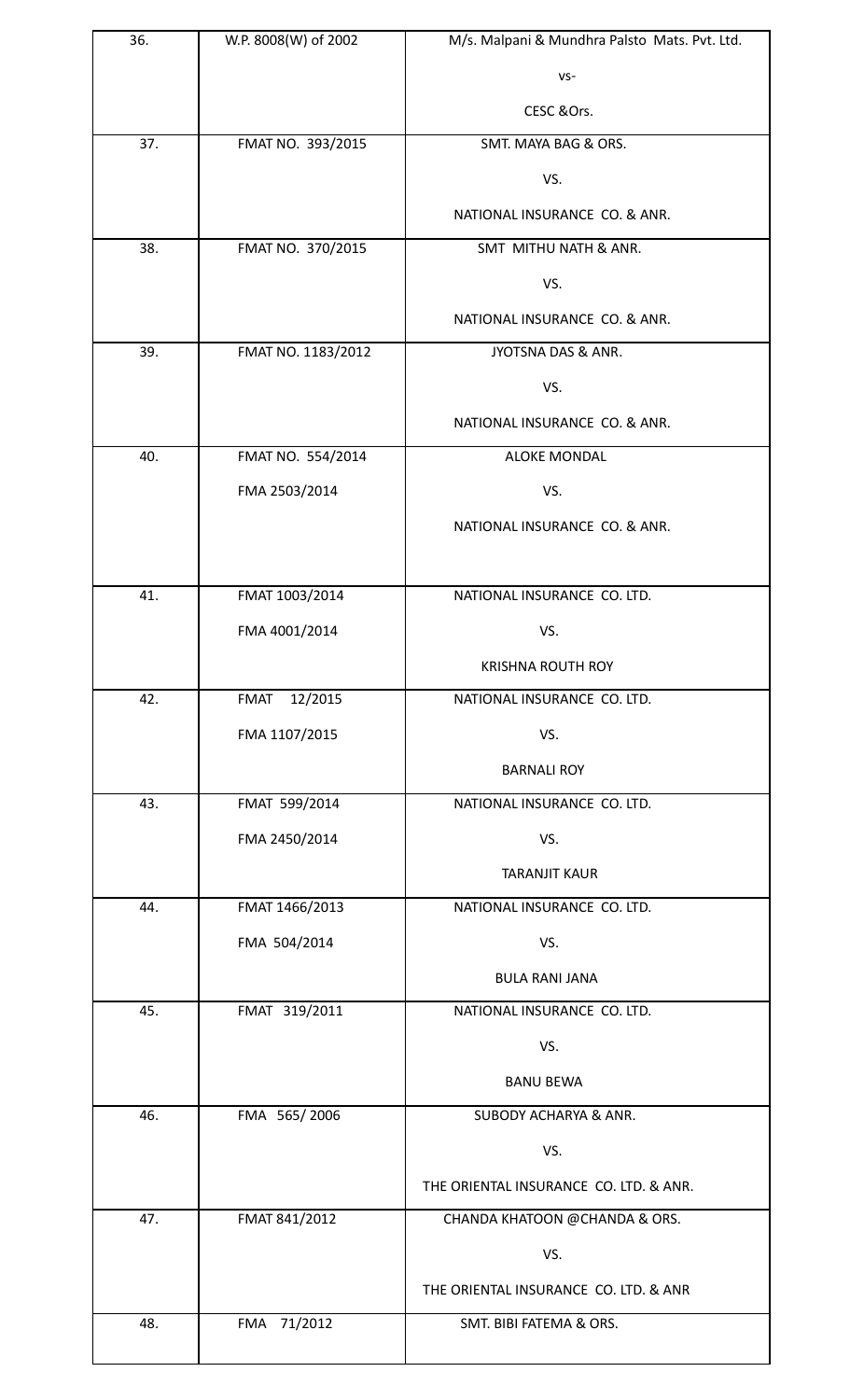|     |                   | VS.                                      |
|-----|-------------------|------------------------------------------|
|     |                   | THE ORIENTAL INSURANCE CO. LTD. & ANR    |
| 49. | FMA 174/2010      | SRI SUDIPJYOTI BHATTACHARYYA             |
|     |                   | VS.                                      |
|     |                   | THE ORIENTAL INSURANCE CO. LTD. & ANR    |
| 50. | 73/2012<br>FMA    | SMT. UMA SAHA & ORS.                     |
|     |                   | VS.                                      |
|     |                   | THE ORIENTAL INSURANCE CO. LTD. & ANR    |
| 51. | FMA 1476 / 2009   | Sri Kalachand Biswas                     |
|     |                   | Versus                                   |
|     |                   | The Oriental Insurance Co. Ltd. & Anr.   |
| 52. | FMA 1196/2011     | <b>SMT. SHYAMALI GHOSH</b>               |
|     |                   | VS.                                      |
|     |                   | THE ORIENTAL INSURANCE CO. LTD. & ANR    |
| 53. | FMAT 3102/2006    | SMT. PREMIYA CHOWDHURY & ANR.            |
|     |                   | VS.                                      |
|     |                   | THE ORIENTAL INSURANCE CO. LTD. & ANR    |
| 54. | FMA 1220/2011     | SRI JULFUKER ALI                         |
|     |                   | VS.                                      |
|     |                   | THE NEW INDIA ASSURANCE CO. LTD. & ANR.  |
| 55. | W.P. 1893(W)/2010 | <b>ASHOKE MONDAL</b>                     |
|     |                   | VS.                                      |
|     |                   | WBSEDCL & ORS.                           |
| 56. | W.P. 3065(W)/10   | PANCHU GOPAL MALLICK                     |
|     |                   | VS.                                      |
|     |                   | WBSEDCL & ORS.                           |
| 57. | FMAT NO. 628/2014 | RIKTA PASWAN & ANR.                      |
|     |                   | VS.                                      |
|     |                   | NATIONAL INSURANCE CO. & ANR.            |
| 58. | FMAT NO. 245/2015 | KRISHNA RANI DAS & ANR.                  |
|     |                   | VS.                                      |
|     |                   | NATIONAL INSURANCE CO. & ANR.            |
| 59. | FMAT 1358/2013    | Bajaj Allianj General Insurance Co. Ltd. |
|     |                   | Vs.                                      |
|     |                   | Mital Mondal & Ors.                      |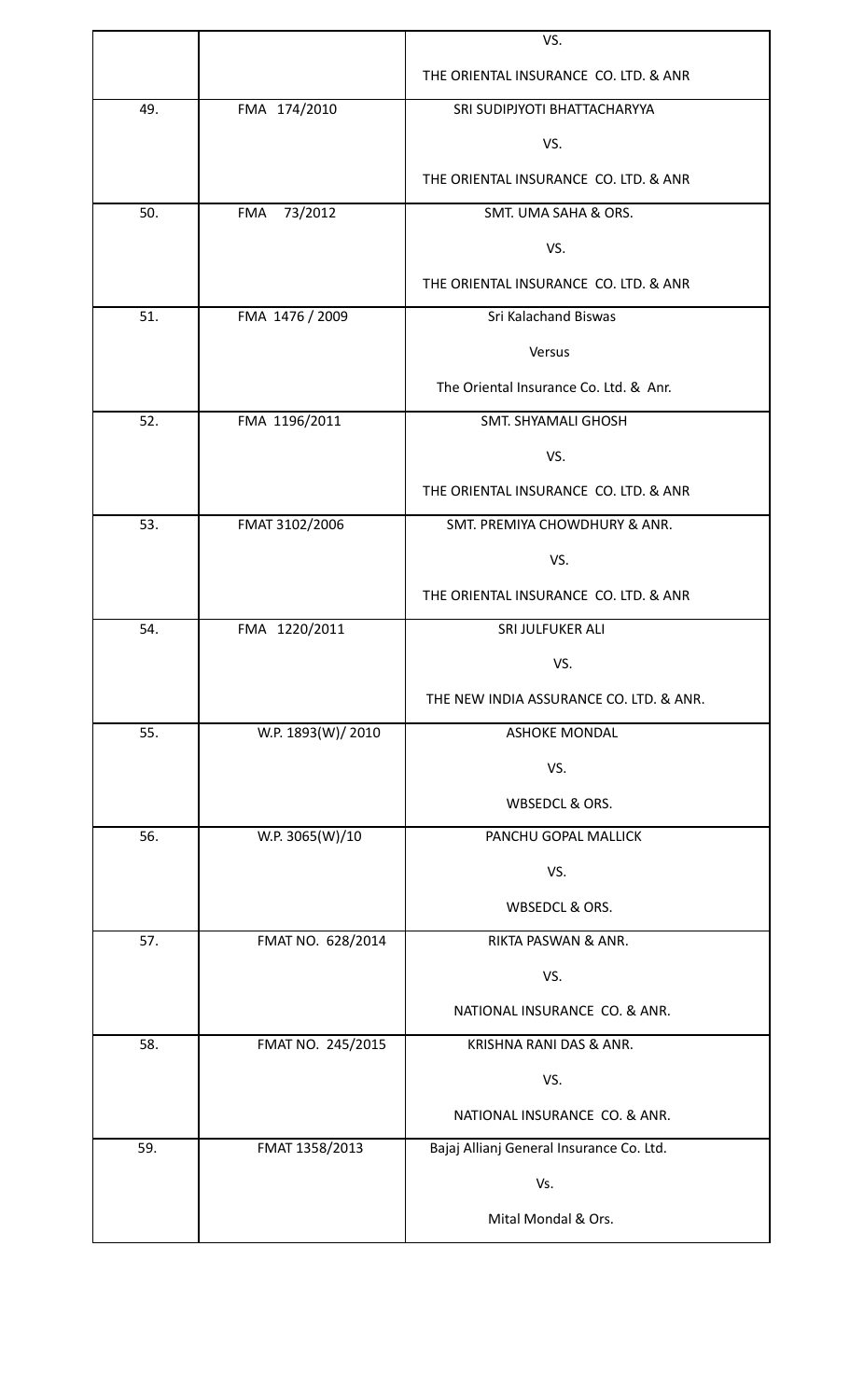# BENCH NO. –III

### **COURT ROOM NO – 34**

#### **CENTENARY BUILDING, HIGH COURT, CALCUTTA**

Hon'ble Justice Mr. Pradip Kumar Biswas ( Retd.)

Mr. Pranab Kumar Dutta, Sr. Advocate,

Ms. Aruna Chatterjee, Social Activist.

| 1.  | W.P. 9713 (W) of 2002  | Smt. Santi Rani Dey      |
|-----|------------------------|--------------------------|
|     |                        | $-vs-$                   |
|     |                        | C.E.S.C. Ltd. & Ors.     |
| 2.  | W.P.17901 (W) of 2002  | Sri Sidh NathPandey      |
|     |                        | $-vs-$                   |
|     |                        | C.E.S.C. Ltd. & Ors      |
| 3.  | W.P. 8136(w) of 2007   | Md. Anis Zafar           |
|     |                        | $-VS-$                   |
|     |                        | C.E.S.C. Ltd. & Ors.     |
| 4.  | W.P. 1416 (W) of 2005  | Lipi Cinema              |
|     | With                   | $-vs-$                   |
|     | W.P. 20040(W) of 2004  | C.E.S.C. Ltd. & Ors      |
|     |                        |                          |
| 5.  | W.P. 555(w) of 2006    | Sri Samar Bahadur Mishra |
|     |                        | $-VS-$                   |
|     |                        | C.E.S.C.Ltd. & Ors.      |
| 6.  | W.P. 370 (W) of 2006   | Sanchita Majumdar        |
|     |                        | $-vs-$                   |
|     |                        | C.E.S.C.Ltd. & Ors.      |
| 7.  | W.P. 2479 (W) of 2002  | Umaraw Kumar Agarwala.   |
|     |                        | $-vs-$                   |
|     |                        | C.E.S.C. Ltd. & Ors      |
| 8.  | W.P. 19547 (W) of 2004 | Md. Sabir                |
|     |                        | $VS -$                   |
|     |                        | C.E.S.C. Ltd. & Ors.     |
| 9.  | W.P. 4658(W) of 2006   | Nemai Chandra Guria      |
|     |                        | $VS -$                   |
|     |                        | C.E.S.C. Ltd. & Ors.     |
| 10. | W.P.13819 (W) of 2010  | Tarani Kanta Mondal      |
|     |                        | $-vs-$                   |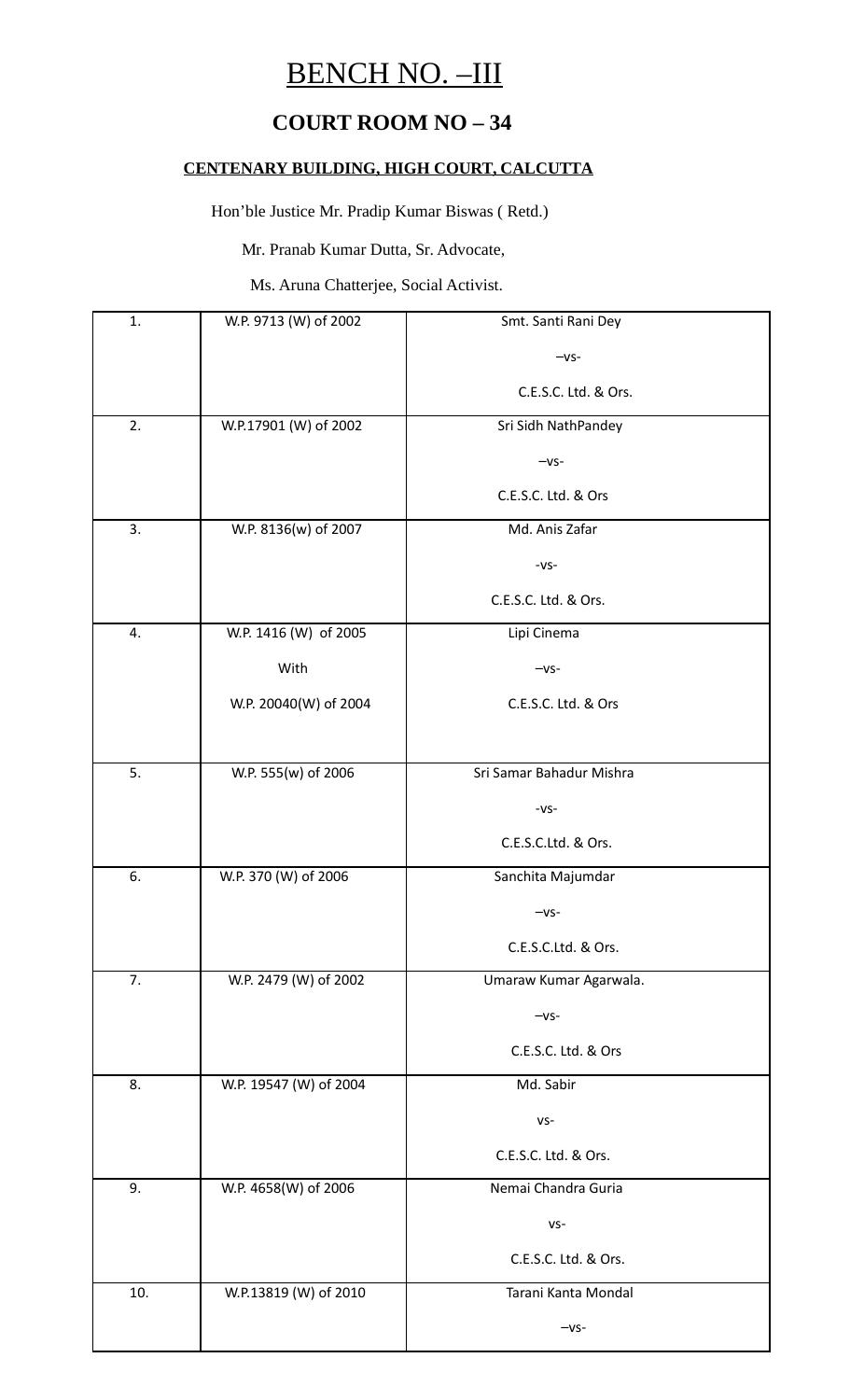|     |                        | C.E.S.C. Ltd. & Ors.          |
|-----|------------------------|-------------------------------|
|     |                        |                               |
| 11. | W.P. 16766(W) of 2010  | ShyamapadaMaity               |
|     |                        | $-VS-$                        |
|     |                        | C.E.S.C.Ltd. &Ors.            |
| 12. | W.P. 17176 (W) of 2010 | <b>Binoy Kumar Mondal</b>     |
|     |                        | $VS -$                        |
|     |                        | State of W.B. & Ors           |
| 13. | W.P. 13865 (W) of 2011 | SushamaTiwari                 |
|     |                        | $-vs-$                        |
|     |                        | State of W.B. & Ors.          |
| 14. | W.P. 24523(W) of 2005  | Abdul Jadur-                  |
|     |                        | $VS -$                        |
|     |                        | C.E.S.C., Ltd. & Ors.         |
| 15. | W.P. 15040(W) 2010.    | Akbar - E-Mahfuz Alam         |
|     |                        | $-vs-$                        |
|     |                        | C.E.S.C. Ltd.& Ors            |
| 16. | W.P. 3903 (W) of 2002  | Raj Kumar Agarwal             |
|     |                        | $-vs-$                        |
|     |                        | C.E.S.C. Ltd. & Ors.          |
| 17. | W.P. 14600 (w) of 2001 | Nepal Chandra Dandapat        |
|     | With                   | $-vs-$                        |
|     | W.P. 15747 (W) of 2001 | C.E.S.C. Ltd. & Ors           |
| 18. | W.P. 116 (W) of 2010   | Sunil Das                     |
|     |                        | $-vs-$                        |
|     |                        | C.E.S.C. Ltd. & Ors.          |
|     |                        |                               |
|     |                        |                               |
| 19. | W.P. 11968 (W) of 2002 | PrabitraNandy                 |
|     |                        | $-vs-$                        |
|     |                        | C.E.S.C. Ltd. & Ors.          |
| 20. | W.P.1448 (W) of 2002   | Masoodul Haque                |
|     |                        | $-vs-$                        |
|     |                        | C.E.S.C. Ltd. & Ors.          |
|     |                        |                               |
|     |                        |                               |
| 21. | W.P. 10001 (W) of 2002 | Ashok Kr. Singh @ Ashok Singh |
|     |                        | $-vs-$                        |
|     |                        |                               |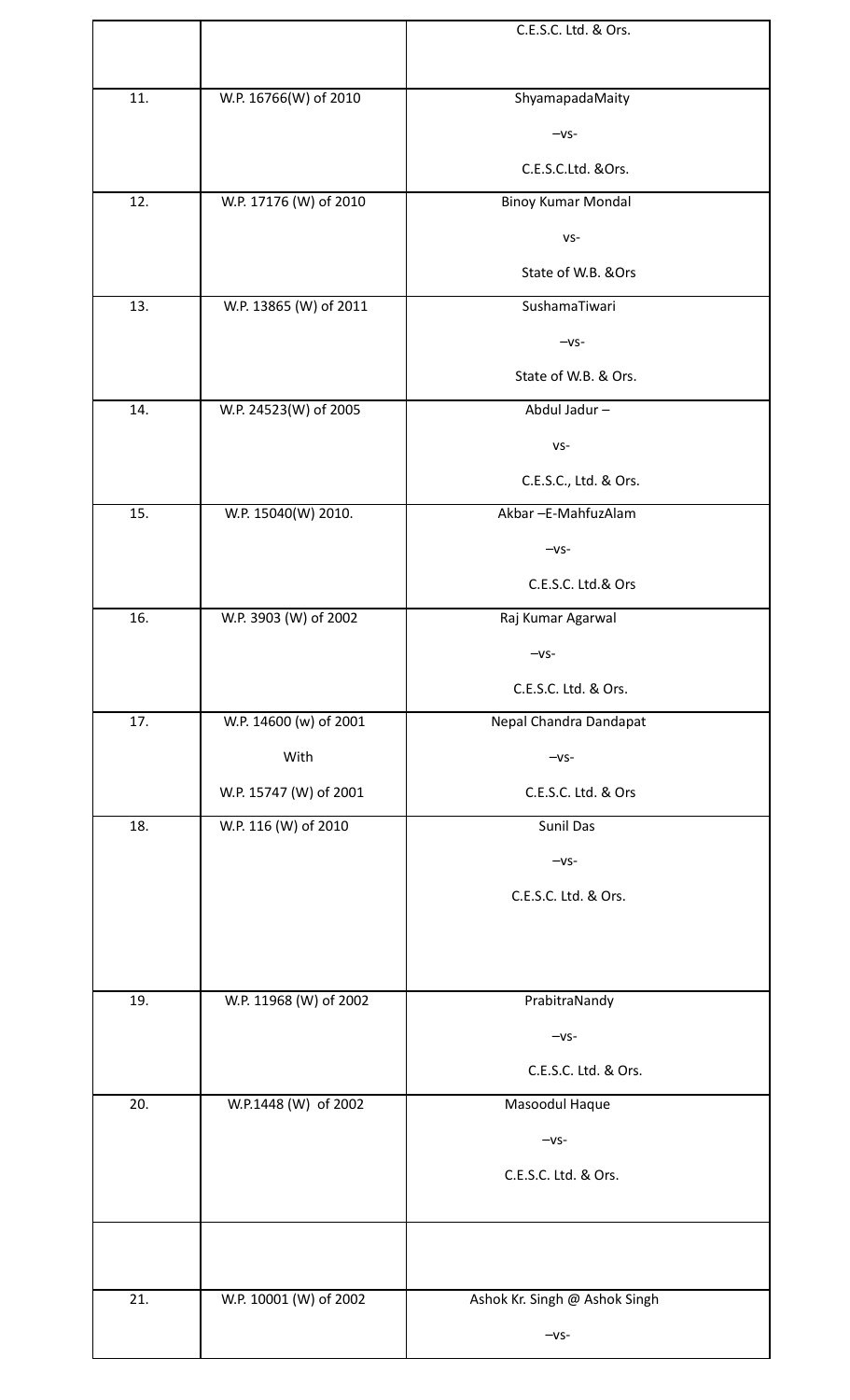|     |                        | C.E.S.C. Ltd.           |
|-----|------------------------|-------------------------|
|     |                        |                         |
| 22. | W .P. 8882 (W) of 2002 | S.C. Mitra              |
|     |                        | $-vs-$                  |
|     |                        | C. E.S.C. Ltd. & Ors.   |
| 23. | W.P. 8699 (W) of 2002  | Milan Kumar Ghosh       |
|     |                        | VS                      |
|     |                        | C.E.S.C. Ltd. & Ors.    |
| 24. | W.P. 12460 (W) of 2001 | Amit Agarwala           |
|     |                        | $-vs-$                  |
|     |                        | C.E.S.C. Ltd. & Ors.    |
| 25. | W.P. 15378(W) of 2000  | Gopal Chandra Das       |
|     |                        | $-VS-$                  |
|     |                        | C.E.S.C. Ltd. & Ors.    |
| 26. | W.P. 4038 (W) of 2010  | Mr. Monsur Ali          |
|     |                        | $-vs-$                  |
|     |                        | C.E.S.C. Ltd. & Ors.    |
| 27. | W.P. 21996(W) of 2009  | Jharna Das              |
|     |                        | $-vs-$                  |
|     |                        | C.E.S.C. Ltd. & Ors.    |
| 28. | W.P. 17023 (W) of 2009 | Smt. Malati Mondal      |
|     |                        | $-vs-$                  |
|     |                        | C.E.S.C. Ltd. & Ors.    |
| 29. | W.P. 16166 (W) of 2009 | Chandrajit Singh        |
|     |                        | $-vs-$                  |
|     |                        | C.E.S.C. Ltd. & Ors.    |
| 30. | W.P. 13589 (W) of 2009 | ManoramaDey             |
|     |                        | $-VS-$                  |
|     |                        | C.E.S.C. Ltd. & Ors.    |
| 31. | W.P. 12762 (W) of 2009 | Lalita Devi             |
|     |                        | $-vs-$                  |
|     |                        | C.E.S.C. Ltd. & Ors.    |
| 32. | W.P. 12610 (W) of 2009 | Ashok Kumar Gupta       |
|     |                        | $-VS-$                  |
|     |                        | C.E.S.C. Ltd. & Ors.    |
| 33. | W.P. 10536 (W) of 2009 | Jagadish Bhattacharjee. |
|     |                        | $-vs-$                  |
|     |                        | C.E.S.C. Ltd. & Ors.    |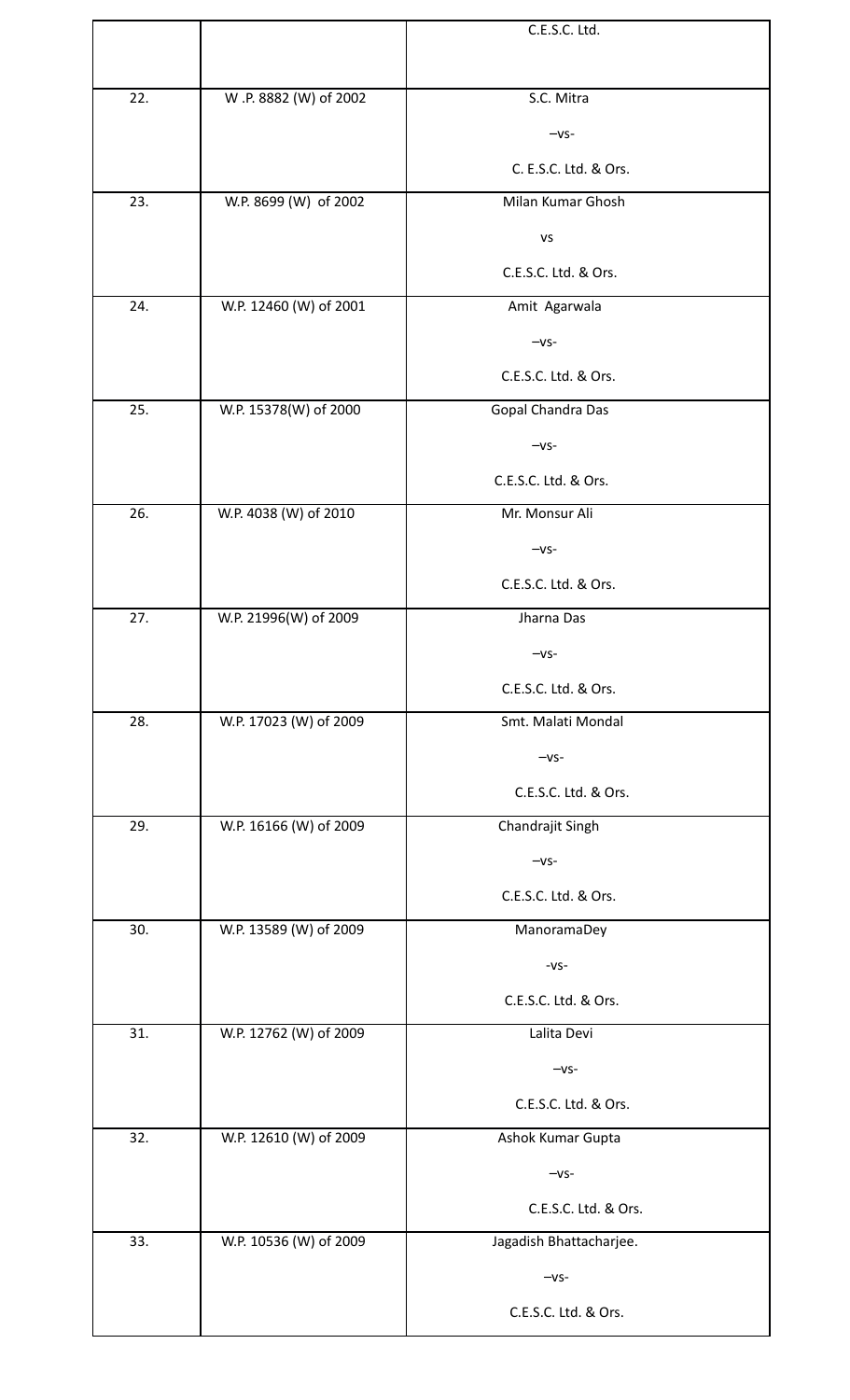| 34. | W.P. 9145 (W) of 2009  | Jagannath Prasad Singh                                     |
|-----|------------------------|------------------------------------------------------------|
|     |                        | $VS -$                                                     |
|     |                        | C.E.S. C. Ltd. & Ors.                                      |
| 35. | W.P. 18499 (w) of 2010 | Om Prakash Shaw                                            |
|     |                        | $-vs-$                                                     |
|     |                        | State of W.B. & Ors.                                       |
| 36. | W.P. 26407 (W) of 2007 | Ram Ratan Mukherjee.                                       |
|     |                        | $-vs-$                                                     |
|     |                        | State of W.B. & C.E.S.C. Ltd.                              |
| 37. | W.P. 25463 (W) of 2010 | Kanika Mukherjee                                           |
|     |                        | $-VS. -$                                                   |
|     |                        | State of W.B. & C.E.S.C. Ltd.                              |
|     |                        |                                                            |
| 38. | FMA 770/2006           | SHAMBHU NANDY                                              |
|     |                        | VS.                                                        |
|     |                        | THE NEW INDIA ASSURANCE CO. LTD. & ANR.                    |
| 39. | FMA 1320/2013          | SRI DAYAL SARKAR @DAYARAM SARKAR & ANR.                    |
|     |                        | VS.                                                        |
|     |                        | THE NEW INDIA ASSURANCE CO. LTD. & ANR                     |
| 40. | FMA 546/2010           | KHURSHEEDS PARVEEN @ KHURSHIDA SK. & ORS.                  |
|     |                        | VS.                                                        |
|     |                        | THE NEW INDIA ASSURANCE CO. LTD. & ANR.                    |
| 41. | FMA 647/2007           | SRI NARAYAN CH. NANDY & ANR.                               |
|     |                        | Vs.                                                        |
|     |                        | <b>JHUMA KUNDU &amp; ORS.</b>                              |
|     |                        |                                                            |
| 42. | FMA 554/2011           | SRI SANTU SEE                                              |
|     |                        | VS.                                                        |
|     |                        | THE NEW INDIA ASSURANCE CO. LTD. & ANR.                    |
| 43. | FMA 226/2010           | SMT. CHABIRAM MAHAT & ORS.                                 |
|     |                        | VS.                                                        |
|     |                        | SWAPAN MONDAL & THE NEW INDIA ASSURANCE<br>CO. LTD. & ANR. |
| 44. | FMA 526/2014           | SRI BISWANATH PALUI                                        |
|     |                        | VS.                                                        |
|     |                        | THE NEW INDIA ASSURANCE CO. LTD. & ANR.                    |
|     |                        |                                                            |
|     |                        |                                                            |
| 45. | FMA 564/2011           | <b>SMT DAYARANI BASAK</b>                                  |
|     |                        | VS.                                                        |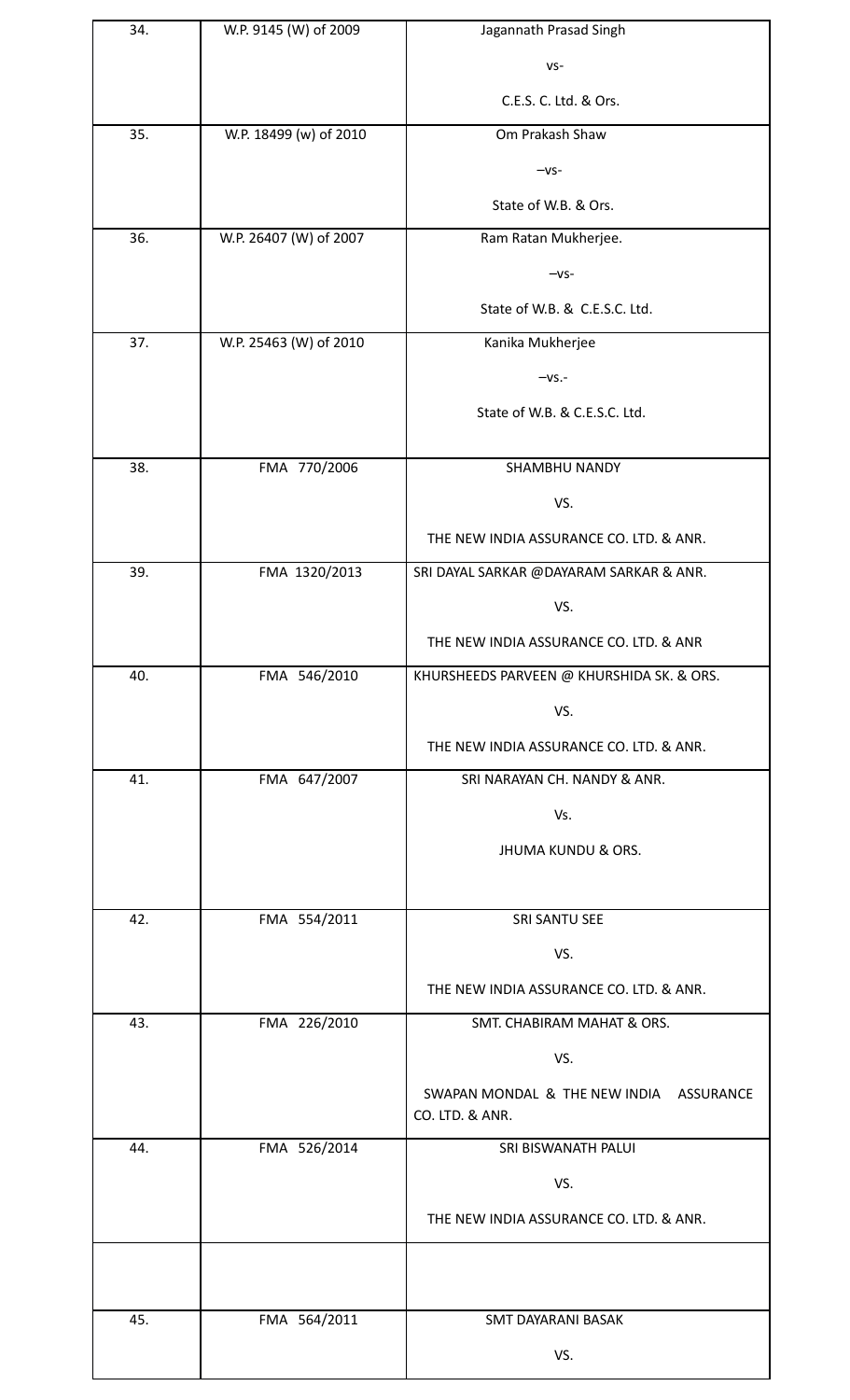|     |                  | UNITED INDIA INSURANCE CO.LTD. & ORS.     |
|-----|------------------|-------------------------------------------|
| 46. | FMA 771/12       | DAIMUDDIN ALI                             |
|     |                  | VS.                                       |
|     |                  | UNITED INDIA INSURANCE CO.LTD. & ORS.     |
| 47. | FMA 773/2012     | DINESH KUMAR DAS                          |
|     |                  | VS.                                       |
|     |                  | UNITED INDIA INSURANCE CO.LTD. & ORS.     |
| 48. | FMA 1319/2013    | SMT. ANITA DAS & ORS.                     |
|     |                  | VS.                                       |
|     |                  | UNITED INDIA INSURANCE CO.LTD. & ORS.     |
| 49. | FMA 1200/2007    | SRI HABIBUR RAHAMAN                       |
|     |                  | VS.                                       |
|     |                  | UNITED INDIA INSURANCE CO.LTD. & ORS.     |
| 50. | FMA 634/2011     | SRI KAMAL KRISHNA HIRA @ KAMAL KANTA HIRA |
|     |                  | VS.                                       |
|     |                  | UNITED INDIA INSURANCE CO.LTD. & ORS.     |
| 51. | FMA 325/2011     | SMT. TARULATA MUKHERJEE                   |
|     |                  | VS.                                       |
|     |                  | UNITED INDIA INSURANCE CO.LTD. & ORS.     |
|     |                  |                                           |
| 52. | FMA 3989/2014    | ICICI LOMBARD GENERAL INSURANCE CO. LTD.  |
|     |                  | VS.                                       |
|     |                  | SMT. ANNA PAUL & ORS.                     |
| 53. | FMAT 475/2014    | NATIONAL INSURANCE CO. LTD.               |
|     |                  | VS.                                       |
|     |                  | SMT. KRISHNA SINHA & ANR.                 |
| 54. | W.P.3521(W)/2012 | MINA BANERJEE                             |
|     |                  |                                           |
|     |                  | VS.                                       |
|     |                  | WBSEDCL & ORS.                            |
|     |                  |                                           |
|     |                  |                                           |
|     |                  |                                           |
|     |                  |                                           |
|     |                  |                                           |